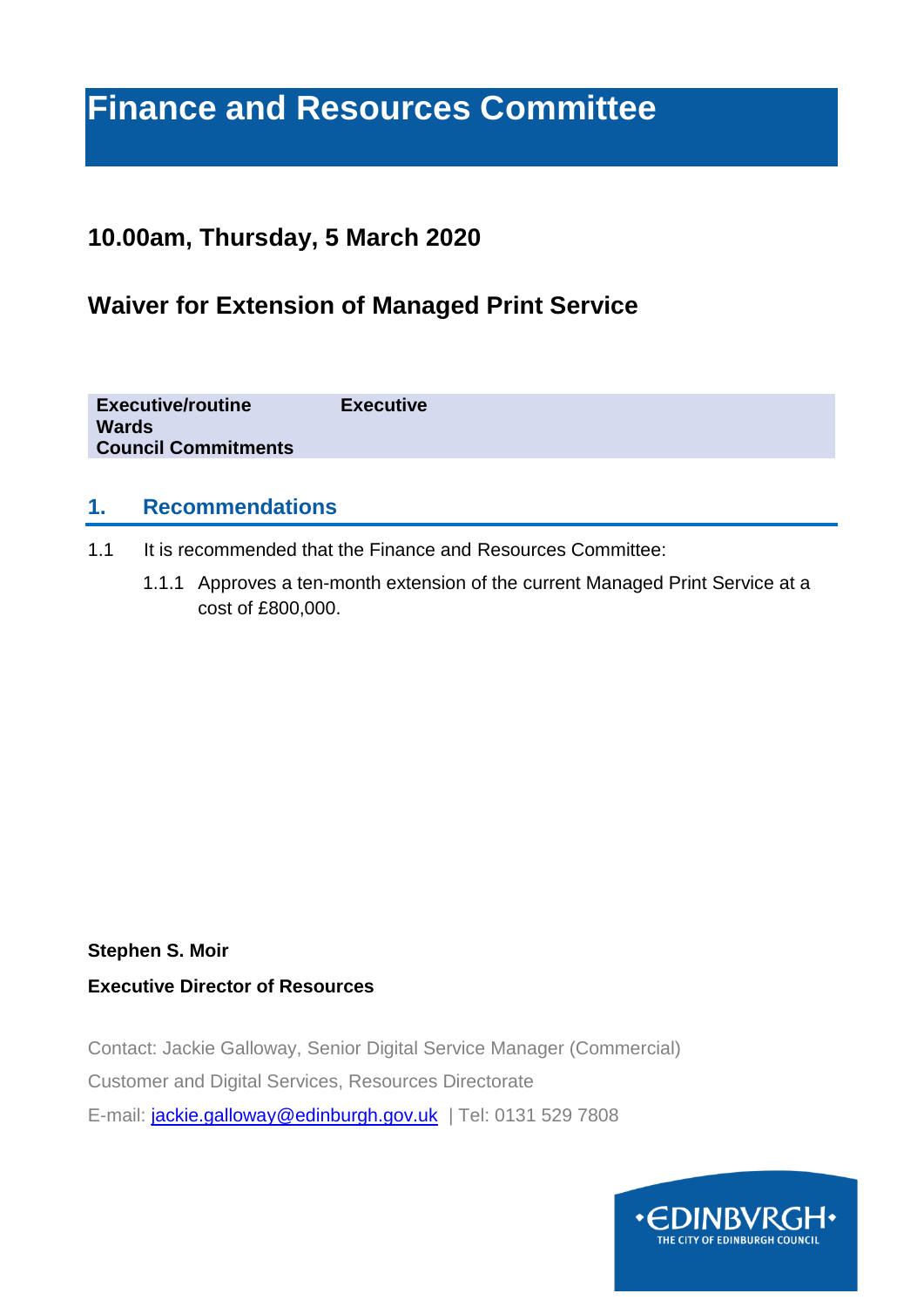**Report**

# **Waiver for Extension of Managed Print Service**

#### **2. Executive Summary**

2.1 It recommended that the Finance and Resources Committee approve an extension to the current Managed Print Service contract with Xerox. This will allow completion of a tender exercise, award of contract and subsequent transition to a new contract which will include the physical replacement of printing devices and associated services.

#### **3. Background**

- 3.1 The current contract for a Managed Print Service was put in place in 2013 and expires at the end of April 2020.
- 3.2 The procurement exercise has been in place since January 2019 which has involved extensive scoping of the current provision and market offering. This process has identified significant "shadow IT" provision of print services and requirements which are being delivered outside the current contractual provision.

### **4. Main report**

- 4.1 Currently the City of Edinburgh Council has a fleet of over 1500 contracted devices within its print provision. The majority of print spend, and output is associated with schools.
- 4.2 Whilst the trend of printing in the Council at large has been one of decline as electronic and various paperless strategies have come into place, within Schools colour printing has seen a substantial increase. This is significantly more expensive than black and white printing. The extension to the current contract will allow the Council time to work with the new supplier to put in place strategies and technologies to address this trend. The capacity and approach of the suppliers will be established through the tender process but is likely to involve a reduction of colour printers and print management software which will limit the ability of staff to print in colour.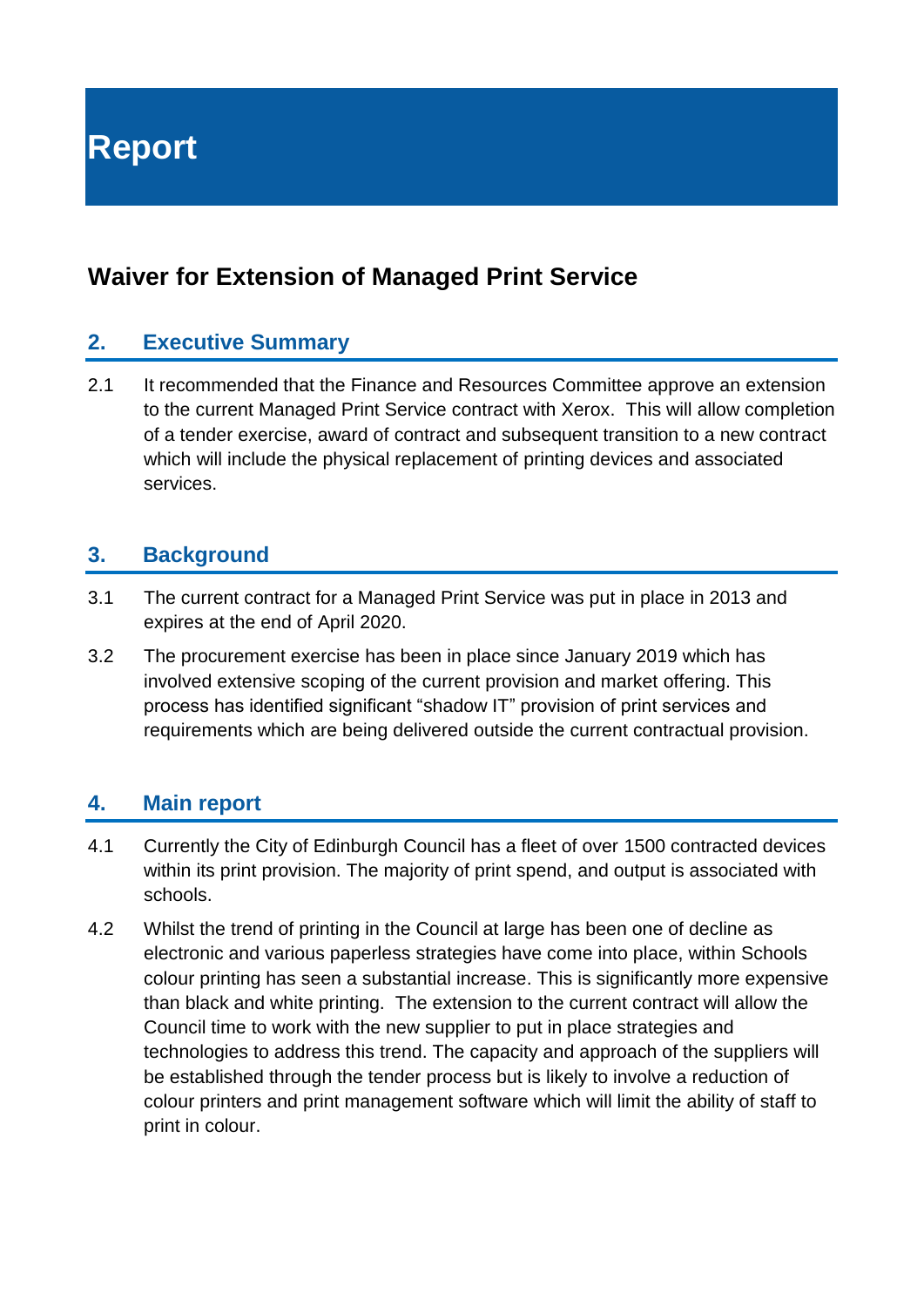- 4.3 There has been an expansion of print provision through smaller, off contract desktop printers, particularly in schools, which have a cost and service implication. It is intended that the new contract will capture this need and provide the provision where it is necessary for operational/confidentiality reasons.
- 4.4 It is intended that the new contract will develop the Council's Print Services offering which will provide more effective bulk printing for the schools. In addition, greater control will be placed through the associated services delivered by management software, better reporting, scan-to-email and secure "follow me" print service.
- 4.5 The process of tendering for this new service has been ongoing for over twelve months which has identified and overcome and number of hurdles to this project including;
	- 4.5.1 Key personnel leaving the Council and subsequent handover of the tender requirements, including a Solutions Architect to provide a technical input to the project and manage the security risks associated with print devices;
	- 4.5.2 Engagement with Learning and Teaching has been on going and identified a large variation of practice and significant levels of out of contract print devices; and
	- 4.5.3 Regardless of the outcome of a tender it has been demonstrated historically that a rollout programme will take six months to a year and will need to accommodate the school timetable.

### **5. Next Steps**

- 5.1 An extension to the current contract is recommended to complete a tender exercise using the Scottish Government's Office Equipment Framework.
- 5.2 Regardless of outcome of this Framework it is anticipated that there will be a long changeover period as 1500 new devices and associated services are implemented throughout the Council. The implementation of the current contract took over a year. It is also expected that there are a number of printers which have been installed outside the current contract will need to be removed or replaced.
- 5.3 This Waiver presents a risk of challenge by other suppliers however this is mitigated as the intention is to use the extension period to complete a tender exercise and handover to a new contract.

# **6. Financial impact**

6.1 The estimated value of this extension will be £800,000.